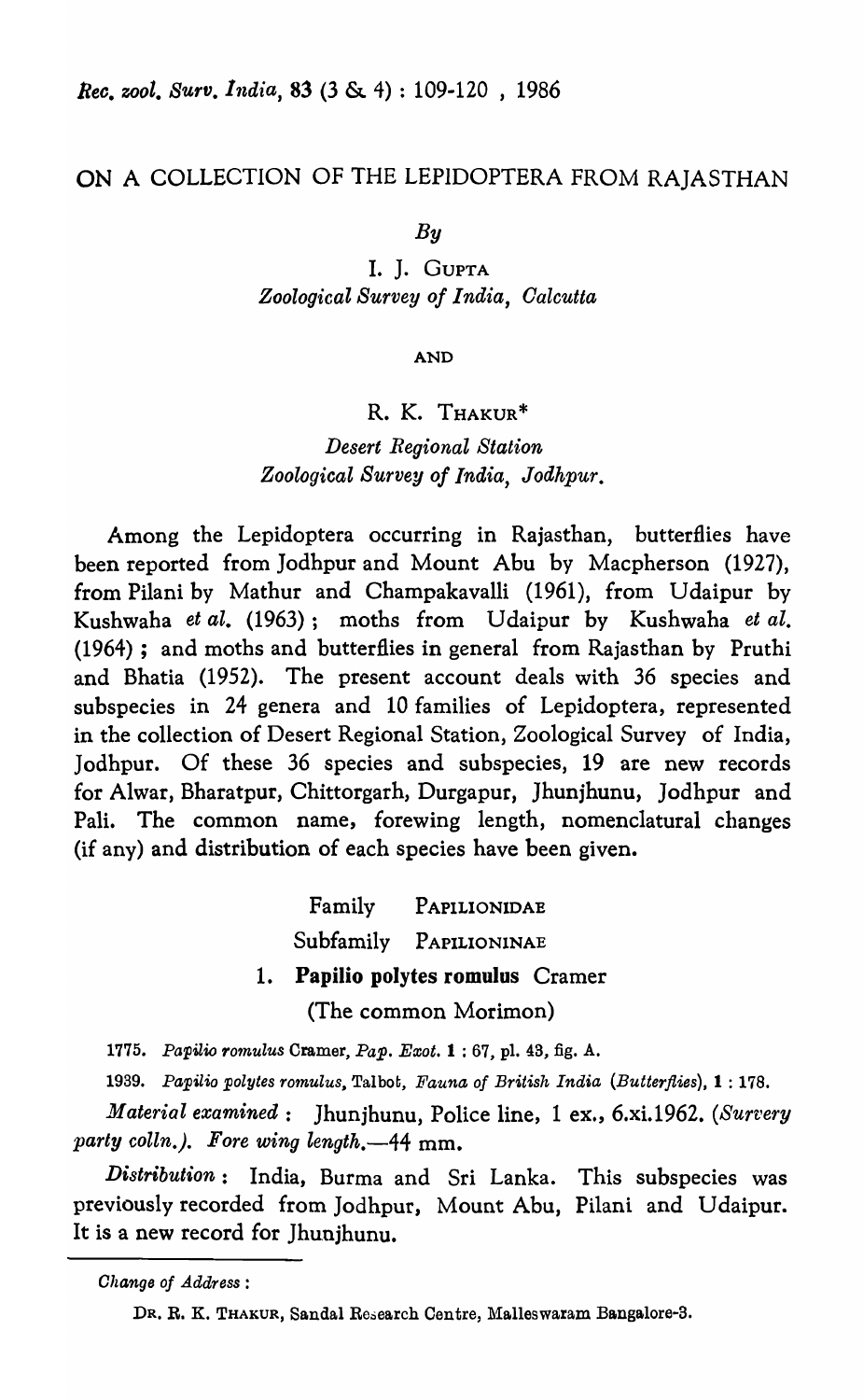## 2. Papilio demoleus demoleus Linnaeus (The Lime Butterfly)

*1758. Papilio demolus* Linnaeus, *Byst. Nat.* (ed. 10), 1 : 464.

*1939. Papilio demoleus demoleus,* Talbot, *Fauna of British India (Butterflies),* 1 : 189.

*Material examined:* Udaipur (Udaisagar), 2 exs., 20.iii.1964; Jodhpur (Agloi), 1 ex., 2.ix.1965 *(Coll. V. C. Agarwal). Fore wing length.*— 38-40 mm.

*Distribution:* Persia, India, North Burma to China, Taiwan, and Sri Lanka. This nominate subspecies was reported earlier from Jodhpur, Mount Abu, Pilani and Udaipur.

## 3. Atrophaneura aristolochiae aristolochiae (Fabricius) (The common Rose)

*1775. Papilio aristoloehiae* Fabricus, *Byst. Ent.,* : 443.

*1981. Atrophaneura aristoloehiae aristoloehiae,* Varshney *et al., Ree. zool. Surv. India, Dec. Paper* no. 31 : 24-25.

*Material examined;* Jodhpur (Sardarsamand). 2 exs., 26.ix.1963 *(Goll. Moti Lal);* Paota (Patodi House), 3 exs., 27.ix.1966 *(Goll. N. K. Parida)* ; Hemawas Dam (Pali), 1 ex., 12.xi.1975 *(Goll. T. G. Vazirani). Fore wing length.-46-50* mm.

*Distr·ibution* ~ India, Burma and Sri Lanka. This nominate subspecies was earlier recorded from Jodhpur, Mount Abu, Pilani and Udaipur. It is a new record for Pali.

# 4. Graphium nomius nomius (Esper) (The Spot Swordtail)

*1785-1798. Papilio nornius* Esper, *Aust. Schmett.* : 210, pl. 52, fig. 3. 1939. Graphium nomius nomius, Talbot, Fauna of British India (Butterflies), 1: 207.

*Material examined:* Jodhpur (Mandore), 2 exs., 22.vii.1966 *(Ooll. p. D. Gupta). Fore wing length.-42-44* mm.

*Distribution:* Southern India to Sikkim low lands and Sri Lanka. This nominate subspecies was reported earlier from Mount Abu. It is a new record for Jodhpur.

### S. Graphium agamemnon menides (Fruhstorfer)

(The Tailed Jay)

*1904. Papilio agamemnon menides* Fruhstorfer, *Insektenk.* 21 (no. 23) : 181.

*1939. Graphium agamemnon menides,* Talbot, *Fauna oj British India (Butterflies),*  1 : 232.

*Material examined*: Hemawas Dam (Pali), 2 exs., 15.ix.1975 *(Coll. T. G. Vazirani). Fore wing length.-46-48* mm.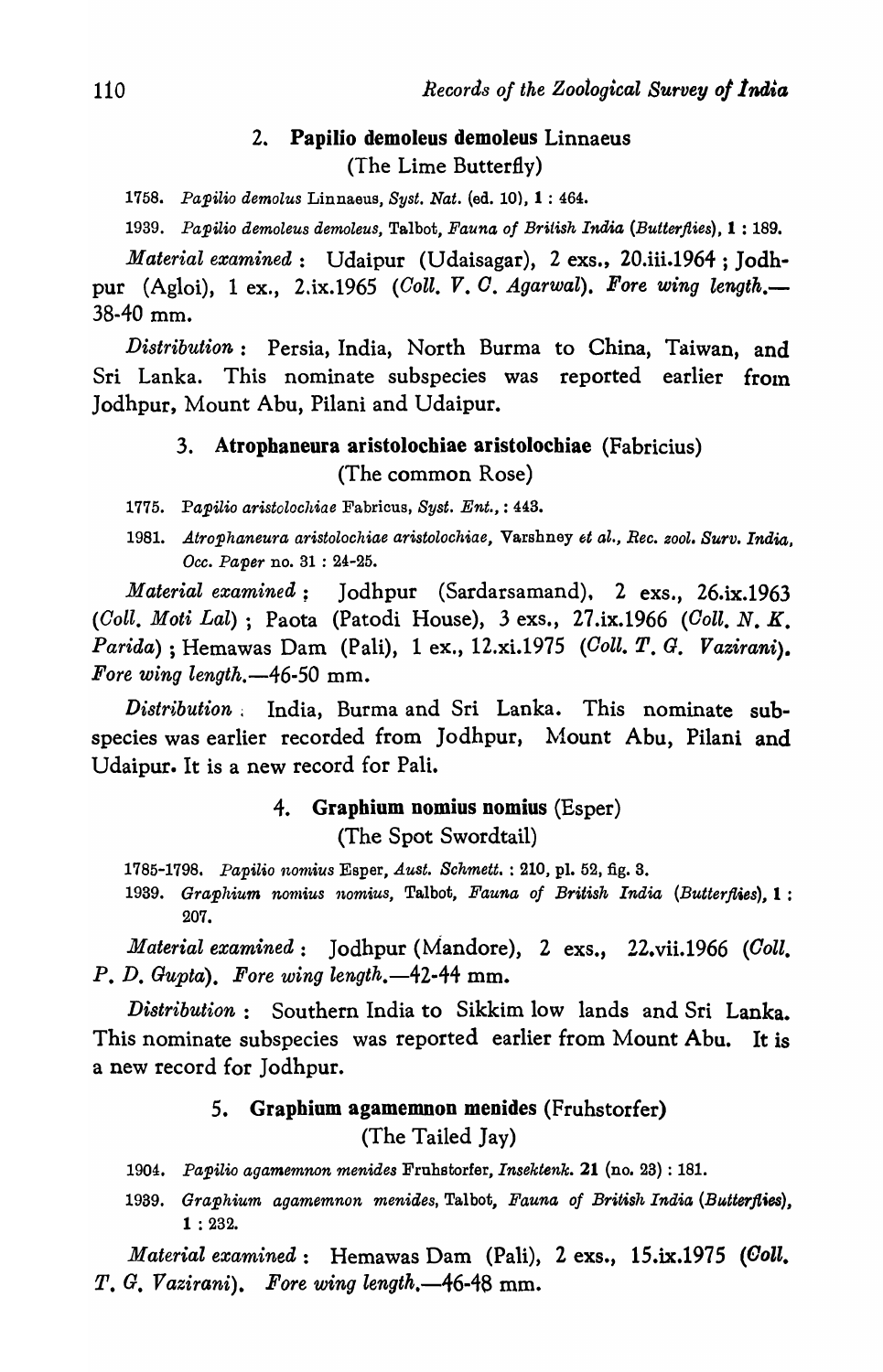GUPTA & THAKUR: *Oollection Of Lepidoptera from Rajasthan* 111

*Distribution:* (Peninsula) India and and Sri Lanka. This subspecies was previously recorded from Mount Abu and Udaipur. It is a new record from Pali.

> Family PIERIDAE Subfamily PIERINAE 6. Delias eucharis (Drury) (The Common Jezebel)

1778. Papilio eucharis Drury, *Ill. exot. Ent.*, 2:16, pl. 10, figs. 5, 6 ( $\zeta$ ).

*1989. Delias eucharis,* Talbot, *Fauna of British India {Butterflies},* 1 : 352.

*Material examined:* Alwar (Pandoki pole via Sarilesa), 3 exs., 11.xi. *1973 (Colt.* Y. p. *Sinha). Fore wing length.-34-42* mm.

*Di8tribution:* Lower slopes of the Himalayas, peninsular India and Sri Lanka. This species was previously recorded from Jodhpur, Mount Abu and Udaipur. It is a new record for Alwar.

# 7. Colotis danae dulcis (Butler) (The Crimson Tip)

1876. Teracolus dulcis Butler, *Proc. zool. Soc. Lond.* : 157, pl. 7, fig. 13 ( $\zeta$   $\hat{Y}$ ).

*1927. Oolotis danae dulcis,* 1\iacpherson, J. *Bombay nat. Hist. Soc.,* 32 (1) : 229.

*Material examined*: Bharatpur (Uncha Nagala), 4 exs., 15.x.1973 *(Coll. Y.* p. *Sinha). Fore wing length.-20-25* mm.

*Distribution*: Baluchistan and India. This subspecies is earlier known from Jodhpur and Mount Abu. It is a new record for Bharatpur.

# 8. Colotis etrida etrida (Boisduval) (The Little Orange Tip)

*1836. Anthocharis etrida* Boisduval, *Sp. Gen. Lep.,* 1 : 576.

*1939. Cololis etrida etrida,* Talbot, *Fauna of British India (Butterflies),* 1 : 465.

*Material examined:* Jodhpur (Chandel Village tank *ca* 40 kms. South of Jodhpur), 1 ex, 18.xi.1965 *(Coll. V. O. Agarwal);* Balasmand, 1 ex., 5.x.1962 *(CoIl. K. O. Kansal). Fore wing length.-13-22* mm.

*Distribution:* India (Kathiawar), Sind to Baluchistan. This nominate subspecies was previously reported from Jodhpur, Mount Abu, Udaipur and Pilani.

# 9. Colotis fausta faustina (Felder & Felder) (The Large Salmon Arab)

1865. *Idmais faustina* Felder & Felder, *Reise novara*, 2:190.

*1999. CoZotis fausta faustina,* Talbot, *Fauna of British India (Butterflies),* 1 : 460.

*Material examined:* Jodhpur, Sangaria Kuri Village, 5 exs., 29.x. *1963 (CoU, MQti Lal). Fore wing length.-20-30* mm.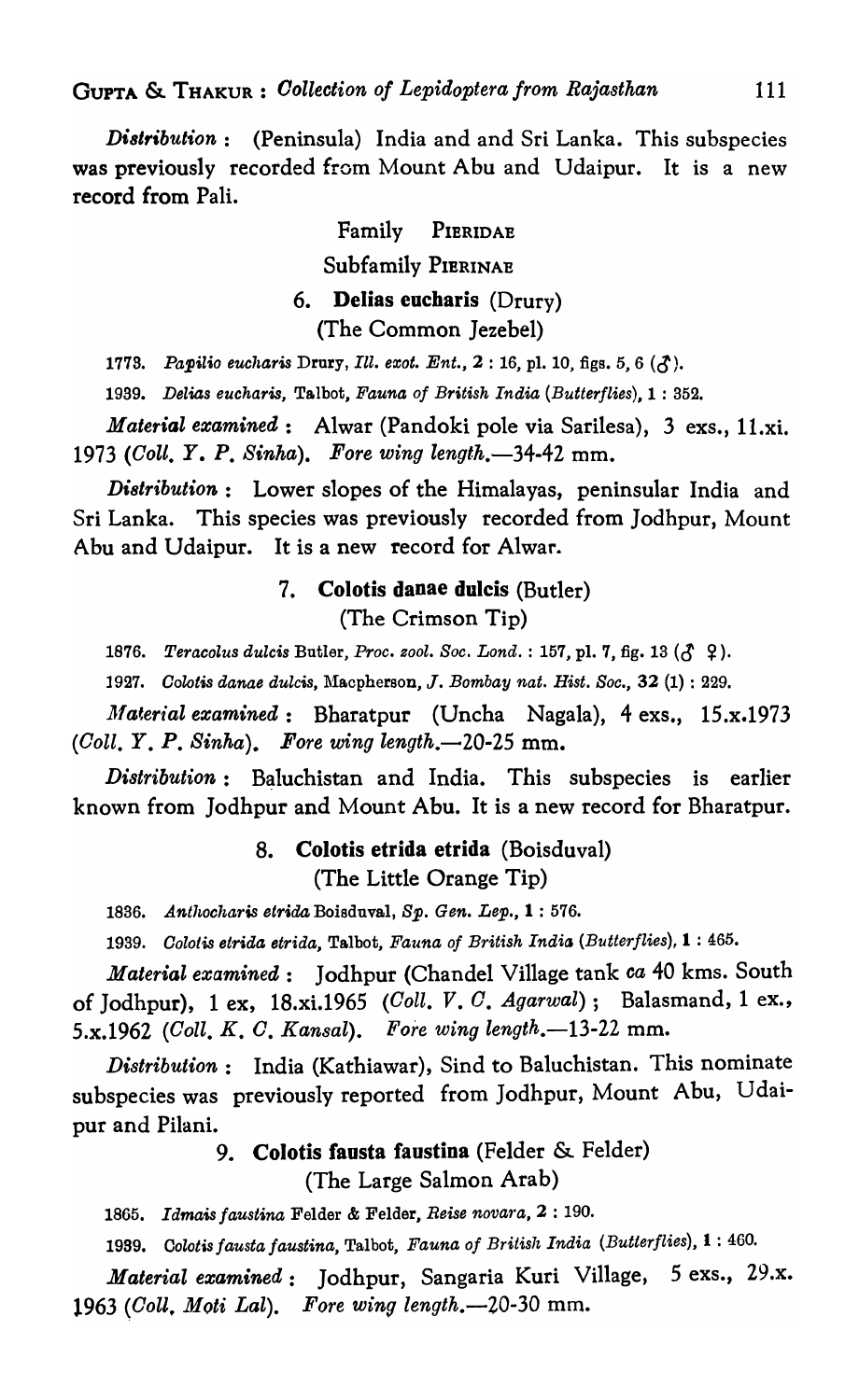*Distribution:* Pakistan (Sind) and India (Old Punjab, Karwar). This subspecies was previously reported from Jodhpur and Mount Abu.

# 10. Colotis calais amata (Fabricius) (The Small Salmon Arab)

*1775. Papilio amata* Fabricius, *Syst. Ent.* : 476.

*1939. Oolotis calais amata,* Talbot, *Fauna of British India (Butterflies),* 1 : 454.

*Material examined:* Jodhpur, Paota (Patodi House), 2 exs., 24.x.1966 *(Goll. N. K. Parida),* Salawas village; 3 exs., 21.xii.1962, *(Goll. Moti*  Lal). Fore wing length.-18-20 mm.

*Distribution:* India (except North-East India) and Sri Lanka. This subspecies was earlier recorded from Jodhpur and Udaipur.

## 11. Colotis phisadia protractus (Butler) (The Blue Spotted Arab)

*1876. Tet'l'acolus protractus* Butler, *Proc. eool. Soc. Lond.* : 137.

*1939. Oolotis phisadia tp'rotractus,* Talbot, *Fauna of B'I'itish India (Butterflies),* 1 : 456.

*Material examined:* Jodhpur, Paota, 12 exs., 18. viii. 1961 *(Goll. Ramneet Singh). Fore wing length.*-20-22 mm.

*Distribution:* Baluchistan, Persia, Pakistan and India. This subspecies was earlier known from Jodhpur.

## 12. Ixias marianne (Cramer)

(The white Orange Tip)

1782. Papilio marianne Cramer, Pap. Exot. 3 : pl. 217, figs. C-E.

*1939. Ixias marianne,* Talbot, *Fauna* of *British India (Butterflies),* 1 : 440.

*Material examined:* Alwar, 4 exs., 11.x.1973 *(Coll. Y.* p. *Sinha). Fore* wing *length.-25-27* mm.

*Distribution:* India and Sri Lanka. This species was previously recorded from Mount Abu and Udaipur. It is a new record for Alwar.

# 13. Anaphaeis aurota aurota (Fabricius) (The Pioneer)

*1793. Papilio aurota* Fabricius, *Ent. Syst.* 3 (1) : 197.

*1939. Anaphaeis aurota aurota,* Talbot, *Fauna of British India (Butterflies),* 1 : S80.

*Material examined;* Jodhpur, Lombia talab, 1 ex., 23.xi.1963, Luni, 1 ex., 8.vii.1963 *(Ooll. K. G. Kansal)* ; Beriganga village, 3 exs., 21.ix.1963 *(Coll. Moti Lal)*; Mandore, 1 ex., 9. ix. 1964 *(Coll. V. C. Agarwal*); Patodi House, 14.xii.1966 (Coll. N. K. Parida). Fore wing length.-20-27 mm.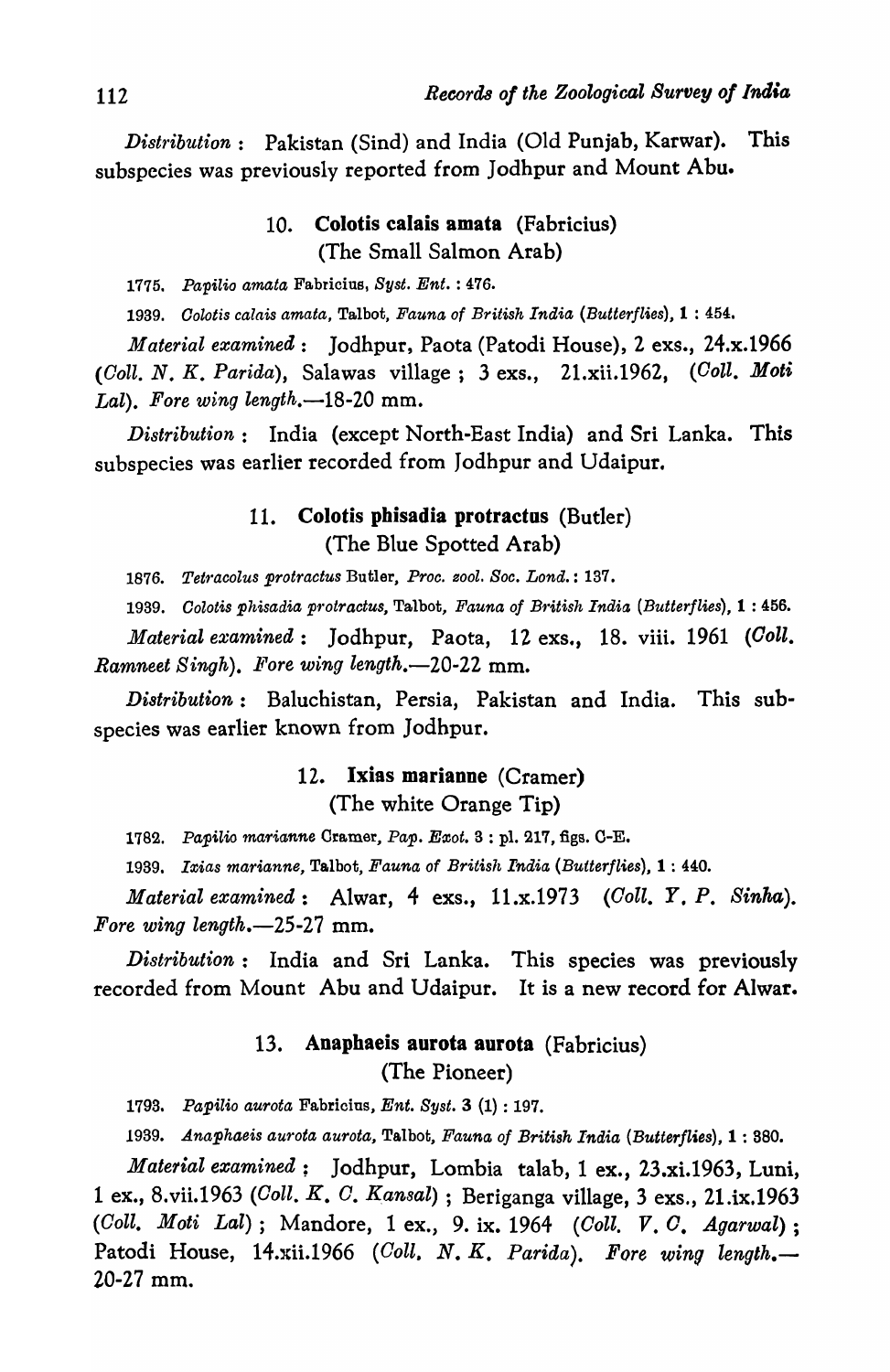*Di8tribution:* India (except Assam) and extends to Palestine and Africa. This nominate subspecies was earlier reported from Jodhpur, Mount Abu and Pilani.

## Subfamily COLIADINAE

### 14. Eurema hecabe simulata (Linnaeus)

(The Common Grass Yellow)

1758. Terias simulata Moore, *Lep. Ceylon*, **1** : 119.

*1939. Eurema hecabe simu,lata,* Talbot, *Fauna of British India (Butterflies),* 1 : 52.

*Material examined:* Jodhpur, Public garden, 4 exs., 17.viii.1962 *(Coll. Moti Lal);* Nalah near Abu Road, Railway Station, 2 exs., 6.iii.1964 *(Coll. V. C. Agarwal);* Durgapur, Surpur Ki Nadi, 4 exs., 20.iii.1964 *(Coll.* R. N. *Bhargava)* ; Jodhpur Paota, (Patodi House), 9 exs., 25.x.1966 *(Ooll. N. K. Parida)* ; Hemawas Dam (Pali) 2 exs., 15.ix.1975 *(CoIl.* T. G. *Vazirani). Fore wing lengtk.-20-25* mm.

*Distribution:* India, Burma and Sri Lanka. This subspecies was previously recorded from Jodhpur, Mount Abu and Pilani. It is a new record for Durgapur and Pali.

## 15. Eurema brigitta rubella (Wallace)

(The Small Grass Yellow)

*1867. Terias rubella* Wallace, *Trans. ent. Soc. Lond.* (3) 4 : 323.

*1939. Eurema brigitta rubella,* Talbot, *Fauna of British India (Butterflies),* I : 515.

*Material examined:* Alwar (Pando Ki Pole via Sariska), 7 exs., 11.x.1973. *(Coll. Y.* p. *Sinha). Fore wing length.-16-19* mm.

*Distribution:* South China, India (including Nicobar Islands); Burma and Sri Lanka. This subspecies earlier known from Jodhpur, is a new record for Alwar.

### 16. Catopsilia crocale crocale (Cramer)

(The Common Emigrant)

**1775.** Papilio crocale Cramer, Pap. Exot., **1** : 87, pl. 55. Figs. C, D, Q.

1939. Catopsilia crocale crocale, Talbot, *Fauna of British India (Butterflies)*, 1:492.

*Material examined:* Jodhpur, Public Garden, 6 exs., 14.viii.1962; Salawas, 3 exs., 21.xii.1962; Beriganga village, 3 exs., 21.ix.1963 *(Coll. Moti Lal*); Luni, 1 ex., 8.vii.1963 *(Coll. K. C. Kansal)*; Paota, Patodi House, 1 ex., 14.xii.1966 *(Coll. N. K. Parida). Fore wing length.-* 27-37 mm.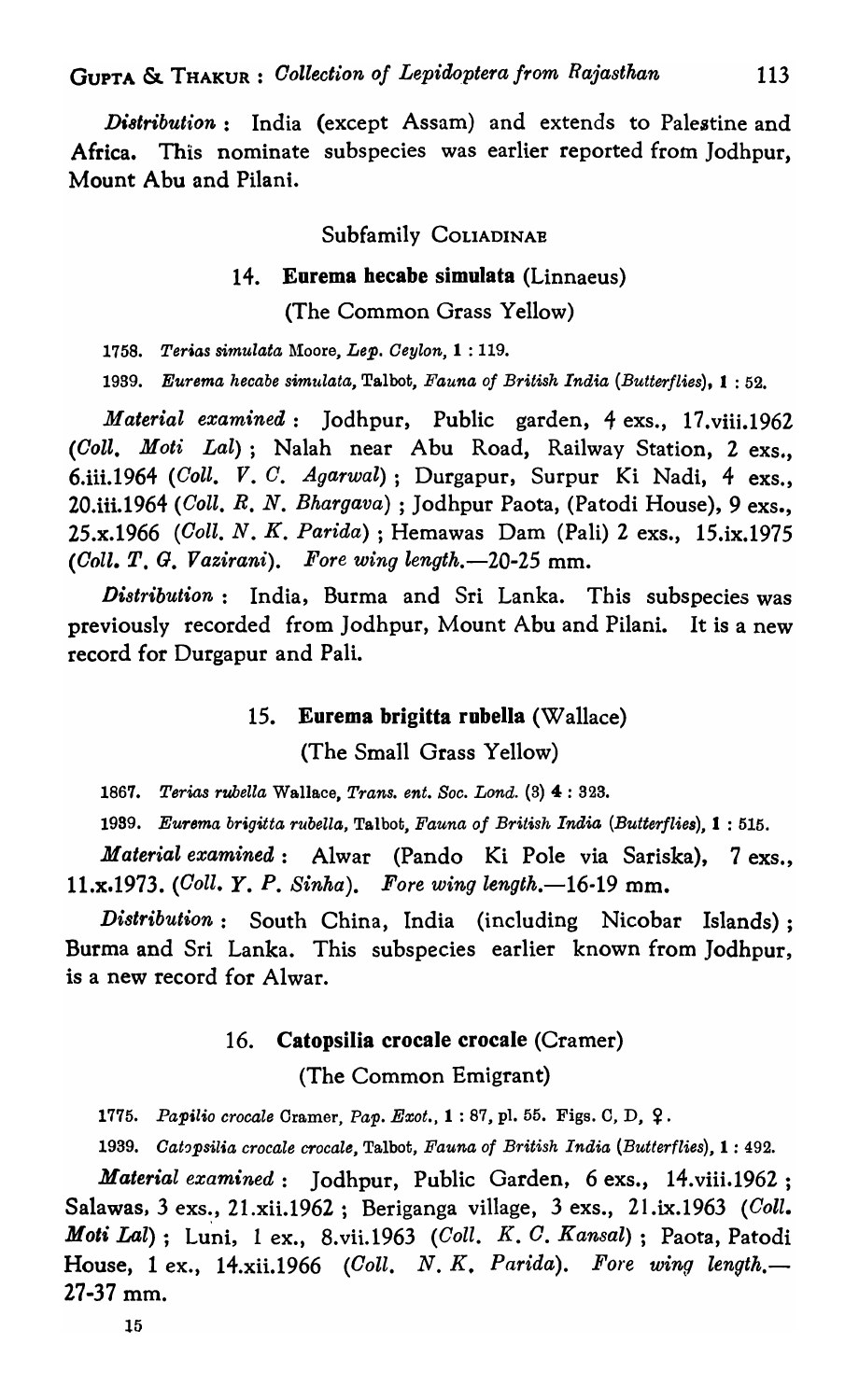*Distribution:* India, Burma and Sri Lanka. This nominate subspecies was previously reported from Jodhpur, Mount Abu, Udaipur and Pilani.

## 17. Catopsilia florella gnoma (Fabricius)

(The African Emigrant)

*1775. Papilio gnoma* Fabriciu3, *Syst. Ent. App.* : 828.

*1939. Oatopsilia florella* gnoma, Talbot, *Fauna of British India (Butter/lies),* 1 : 500-501.

*Material examined*; Jodhpur, Paota (Patodi House), 25 exs. 4.x.1966 *(Goll. N. K. Parida). Fore wing length.-25-34* mm.

*Distribution:* India, Burma and Sri Lanka. This subspecies was earlier recorded from Mount Abu, Jodhpur, Udaipur and Pilani.

Familv DANAIDAE

### 18. Danaus chrysippus chrysippus (Linnaeus)

### (The Plain Tiger)

- *1758. Papilio* chrysippu,~ Linnaeus, *Byst. Nat.* (ed. 10), 1 : 471.
- *1917. Danaus chrysippus chrysippus,* Talbot, *Fauna of British India (Butterflies),* 2 : 19-23.

*Material examined,:* Jodhpur, Balamand, 2 exs., S.ix.1962 *(Goll. K. O. Kansal);* 'Kuri village, 1 ex., 26.vi,1964; Agloi, 1 ex., 18.ix.1964; Bharatpur, Naoh village, 3 exs., 18.x.1973, Hemawas Dam (Pali) 2 exs., 17.x.1978 *(Goll.* J. *O. Tripathi). Fore wing length.-35-40* mm.

*Distribution:* India, Burma and Sri Lanka. This nominate subspecies was earlier known from Jodhpur, Mount Abu, Pilani and Udaipur. Donahue (1962) reported D. *chrysippu8* form *dorippu8* Klug erroneously referred to by Donahue as Cramer) from Pali. It is a new record for Bharatpur.

#### 19. Danaus genutia (Crammer)

(The Common Tiger)

- *1779. Papilio genutia* Cramer, *Pap. exot.,* 3 : 23, pl. 203.
- 1981. Danaus genutia, Varshney et al., Rec. zool. Surv. India, Occ. Paper, No. 31: 13.

*Material examined:* Jodhpur, Kailara, 1 ex., 18.iv.1962 *(Goll. Survey party),* 1 ex., 20.iii.1963, Chittorgarh, 2 exs., 13.iii.1964, Udaipur, Fatehsagar, 2 exs., 18.iii.1964, Yakhat Sagar, 1 ex., 15.iv.1965 *(Coll. V. C. Agarwal);* Kailana, 1 ex., 17.ix.1963. *(Goll. R. O. Sharma);* Durgapur, Gope Nagar, Gope Sagar, 2 exs., 23.iii.1964, Jodhpur, Bijolai, 1 ex.,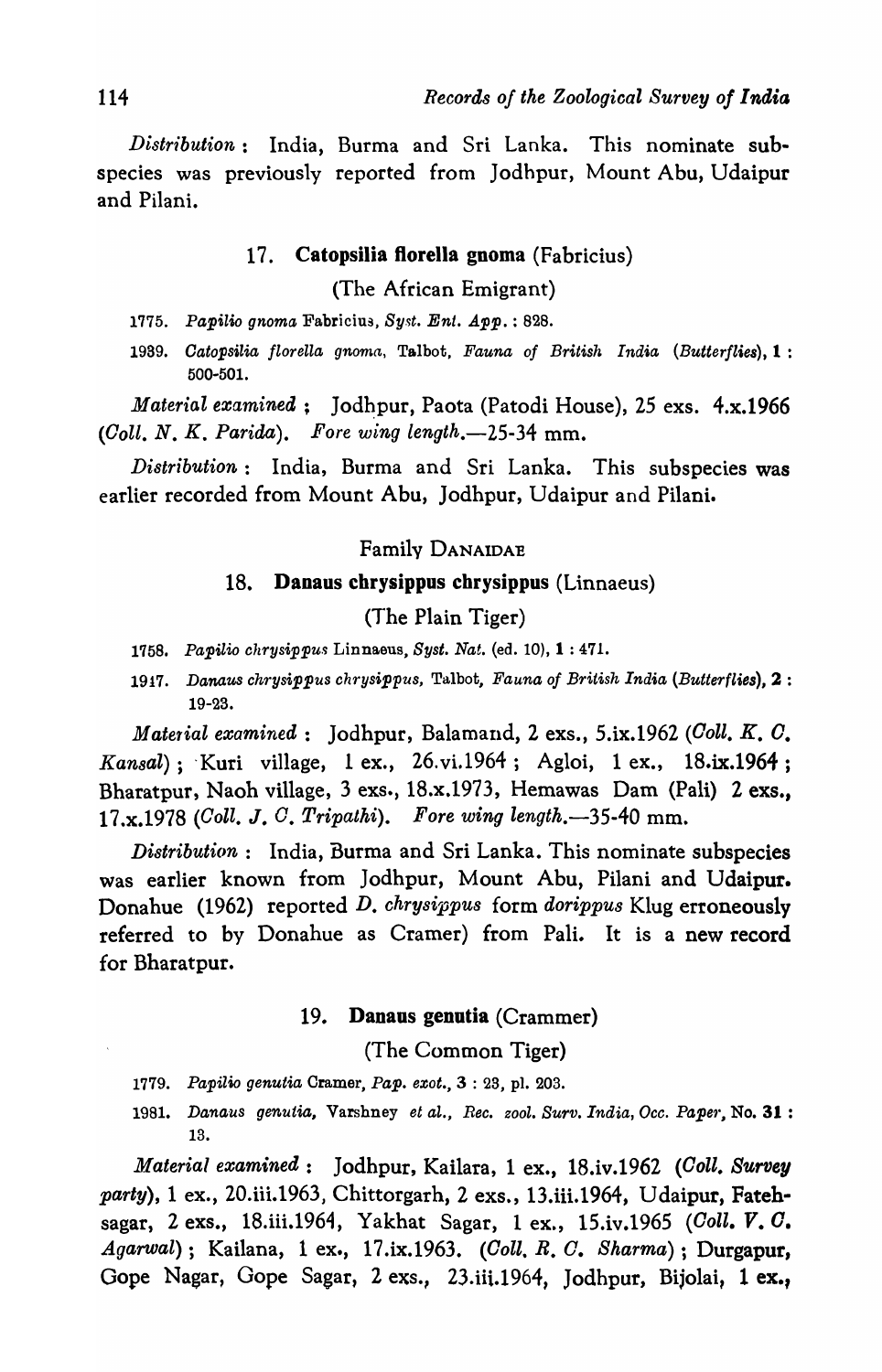24.iv.1965 *(Coll. R. N. Bhargava*); Bharatpur, Noah Village, 2 exs., 18.x.1973 *(Coll. Y •. P Sinha);* Hemawas Dam (Pali) 1 ex., 17.x.1978 *(Ooll.* J. *O. Tripalhi). Fore wing lenglh.-37-42* mm.

*Distribution:* Indo-Malayan Subregion, Sulawesi and Key Islands. This subspecies was previously reported from Jodhpur, Mount Abu, Pilani and Udaipur. It is a new record for Bharatpur, Chittorgarh, Durgapur and Pali.

## 20. Eoploea core core (Cramer)

(The Common Indian Crow)

**1780.** Papilio core Cramer, Pap. exot. 3 : pl. 266, figs. E, F,  $\hat{\mathcal{L}}$ .

1947. Euploea core core, Talbot, *Fauna of British India* (Butterflies) 2:66-67.

*Material examined:* Raghunath, Sikar, 1 ex., 27.ix.1973. *(Coll. Y.* p. *Sinha);* Jodhpur, Kuchaman Road, 23.viii.1974 *(Ooll. T. G. Vazirani);*  Hemawas Dam (Pali) 3 exs., 17.x.1978 *(Coll.* J. *G. Tripathi). Fore wing length.-40-45* mm.

*Di8trib ution:* India and Burma. This nominate subspecies was earlier recorded from Jodhpur, Mount Abu, Udaipur and Pilani. It is a new record for Pali.

### Family SATYRIDAE

### 21. Melanitis leda ismene (Cramer)

(The Common Evening Brown)

*1775. Papilia iS1nene* Cramer, *Pap. Exot.,* 1 : 40, pl. 26, Figs. A, B.

*1947. Melanitis leda ismene,* Talbot, *Fauna of British India (Butterflies),* 2 : 366-369.

*Material examine l:* Jodhpur (Agricultural Field Ca 14 Kms. North of Jodhpur), 6 exs., 10.ix.1964 *(Goll. R. N. Bhargava). Fore wing length.*  -30-40 mm.

*Distribution:* Japan, South China (Taiwan), India, Burma, Sri Lanka, Malaya, Sumatra and Borneo. This subspecies was previously reported from Jodhpur, Mount Abu, Udaipur and Pilani.

### Family NYMPHALIDAE

### 22. Pbalanta pbalantha phalantha (Drury)

(The Common Leopard)

*1770. Papilio phalantha* Drury, *Exot. Ins.,* 1 : 41, pl. 21, figs. 1,2.

1980. Phalanta phalantha phalantha, Varshney et al., Rec. zool. Surv. India, Occ. *Paper* No. 31 : 18-19.

*Material examined:* Jodhpur, Mandore Garden, 1 ex., 22.xii.1966 *(Oall.* p. *D. Gupta). Fore wing length.-26-30* mm.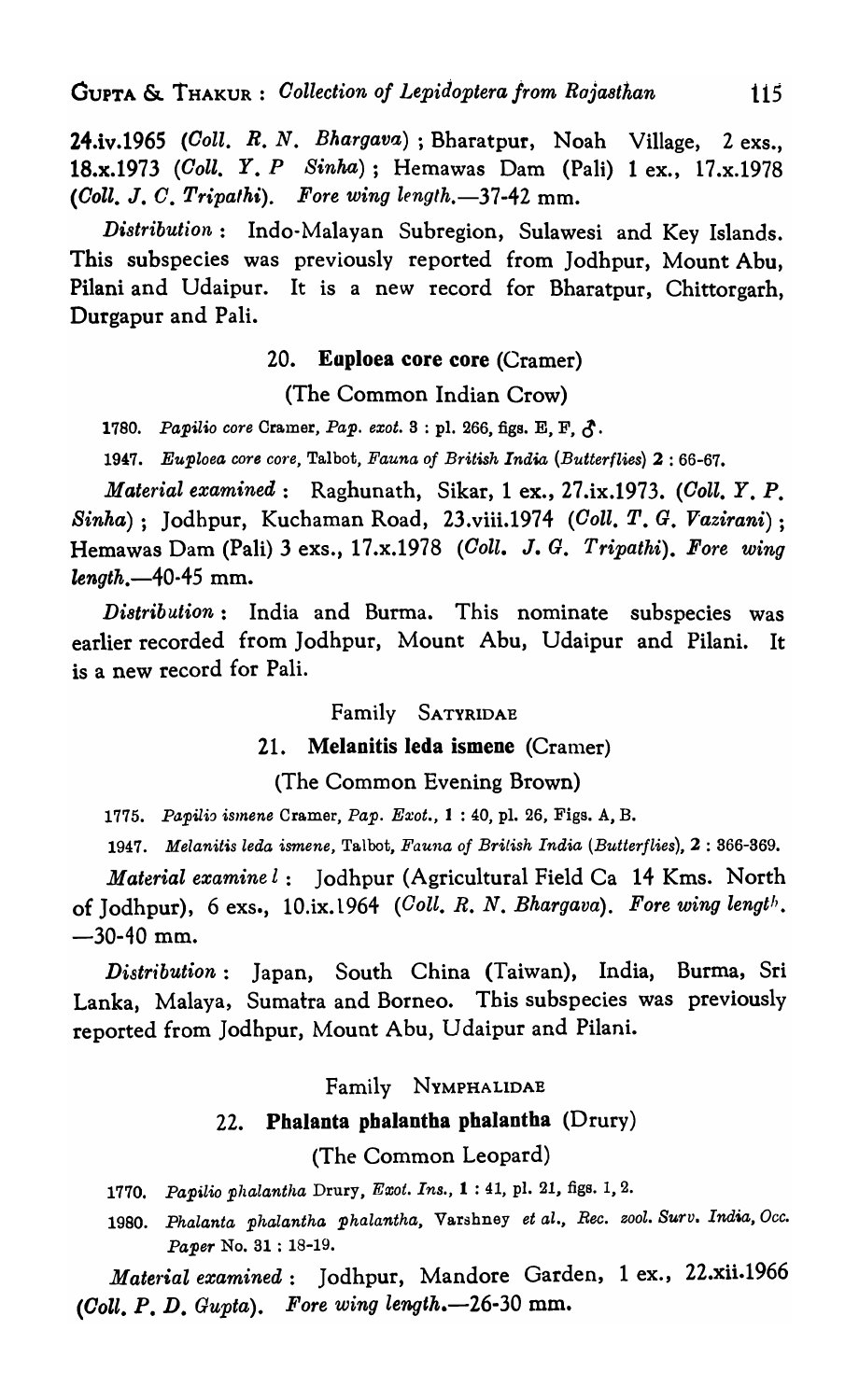*Distrib', 1;0/1,:* Baluchistan, India, Burma and Sri Lanka. This nominate subspecies is previously recorded from Jodhpur, Mount Abu and Udaipur.

## 23. Precis almana almana (Linnaeus) (The Peacock Pansy)

1758. Papilio almana Linnaeus, *Syst. Nat.* (ed. 10) : 472.

1932. Precis almana almana, Evans, *Identification of Indian Butterflies*: 176.

*Material examined;* Jodhpur, Salawas village, 3 exs., 21.xii.1962 *(Goll. Moti Lal). Fore wing length.-30-32* mm.

*Distribution* India, Burma and Sri Lanka. This nominate subspecies is earlier known from Jodhpur, Mount Abu and Udaipur.

## 24. Precis hierta hierta (Fabricius) (The Yellow Pansy)

*1798. Papilio hierta* Fabricius, *Ent. Syst. SuppZ.* : 424.

*1932. Precis hierta hierta,* Evans, *Identification oj Indian Butterflies: 176.* 

*Material examined:* Jodhpur, Public Garden, 2 exs., 17.viii.1962, 4 exs., 20.ix.1963 *(Goll. Moti'LaZ.);* Paota (Patodi House), 3 exs., 12.ii. *1964 (Coll. V. G. Agarwal);* Alwar, Siliserta Bund, 3 exs., lO.x.1973 *(Coll.* Y. *p. Sinha). Fore wing length.-20-30* mm.

*Di8tribution:* Baluchistan, India and Sri Lanka. This nominate subspecies was previously reported from Jodhpur, Mount Abu, Udaipur Palani. It is a new record for Alwar.

# 25. Precis lemonias vaisya Fruhstorfer (The Lemon Pansy)

*1912. l)recis vaisya.* Fruhstorfer, In Seitz: *The Macrolepidoptera of the world,* 9 : 520. *1932. Precis lemonias vaisya,* Evans, *Identification of Indian Butterflies: 176.* 

*Material examined*: Jodhpur, Paota (Patodi House), 3 exs., 19.ix1966 *(Goll. N K. Pat·ida). Fore wing length.-22-30* mm.

*Distribution:* India and Sri Lanka. This subspecies is earlier known from Jodhpur, Mount Abu and Udaipur.

## 26. Precis oritbya swinhoei (Butler)

(The Blue Pansy)

*1885. Junonia orithyia swinhoei* Butler, *Ann. Mag, nat. Hist. London,* (5) 16 : 309. 19**32.** Precis orithya swinhoei, Evans, *Identification of Indian Butterflies*: 176.

*Material examined:* Jodhpur, Paota (Patodi House), 6 exs., 19.xii.1966 *(Goll. N. K. Parida). Fore wing length.-20-30* mm.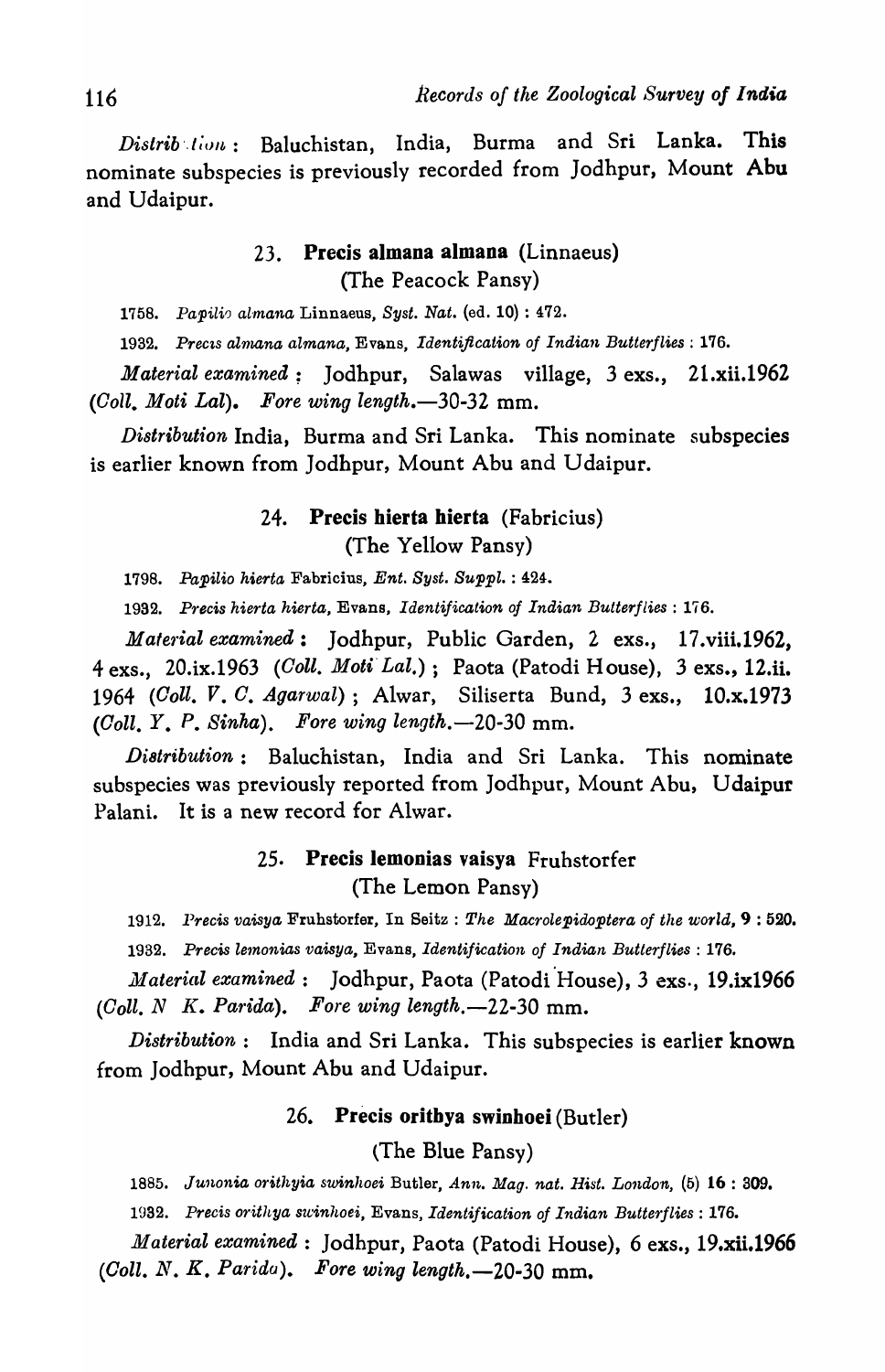GUPTA & THAKUR: *(}ollection oj Lepidoptera from Rajasthan* 117

*Distribution:* Baluchistan, India and Sri Lanka. This subspecies was earlier reported from Jodhpur, Mount Abu, Udaipur and Pilani. However, Pruthi and Bhatia (1952) referred to its common occurrence in Rajasthan.

Family LYCAENIDAE

## 27. Tarucus callinara Butler

## (The Spotted Pierrot)

- 1886. Tarucus callinara Butler, *Ann. Mag. nat. Hist. Lond.*, (5) 18:185.
- *1927. Tarucus theophraslus,* l\iacpherson, *J. Bombay nat. Hist. Soc.* 32 (1) : 230.
- 1962. Tarucus callinara, Cantlie, *The Lycaenidae portion (except the Arhopala Group) of Brigadier Evans' the Identification of Indian Butterflies: 33.*

*Material examined:* Jodhpur, Paota (Patodi House), 7 exs., 21.ix.1966 *(Ooll. N. K. Parida). Fore wing length.-12-13* mm.

*Distribution:* Pakistan (Peshwar) to India; and North Burma. This species was earlier known from Jodhpur and Mount Abu.

## Family SPHINGIDAE

Subfamily ACHERONTIINAE

### 28. Acherontia styx styx (Westwood)

## (The Til Leaf Caterpillar)

1848. Sphinx (Acherontia) styx Westwood, *Cab. Or. Ent.* : 88, pl. 42, Fig. 3.

*1937. .Acherontia styx styx,* Bell and Scott, *Fauna of British India (Moths),* 5 : 58.

*Material examined*: Jodhpur, Paota, 3 exs., 15.ix.1961 *(Coll. K. C. Kansal),* Bijolai, 2 exs., 12.ix.1979 *(Coll. K. V. Rama Rao). F'ore wing length.--45-60* mm.

*Distribution*: India, Burma and Sri Lanka.

### 29. Psilogramma menephron menephron  $(Cramer)$

(The Stout Grey Moth)

- *1780. Sphinx '1nenephron* Cramer, *Pap. Exot.,* 3 : 164.
- 1937. Psilogramma menephron menephron, Bell and Scott, *Fauna of British India (Moths),* 5 : 77.

*Material exarnined:* Jodhpur, Paota, 1 ex., 18.vii.1963. *(Goll. V. C. Agarwal*). Fore wing length.-50 mm.

*Distribution:* India, China and eastwards to Solomon Islands. This nominate subspecies previously recorded from Udaipur is a new record for Jodhpur.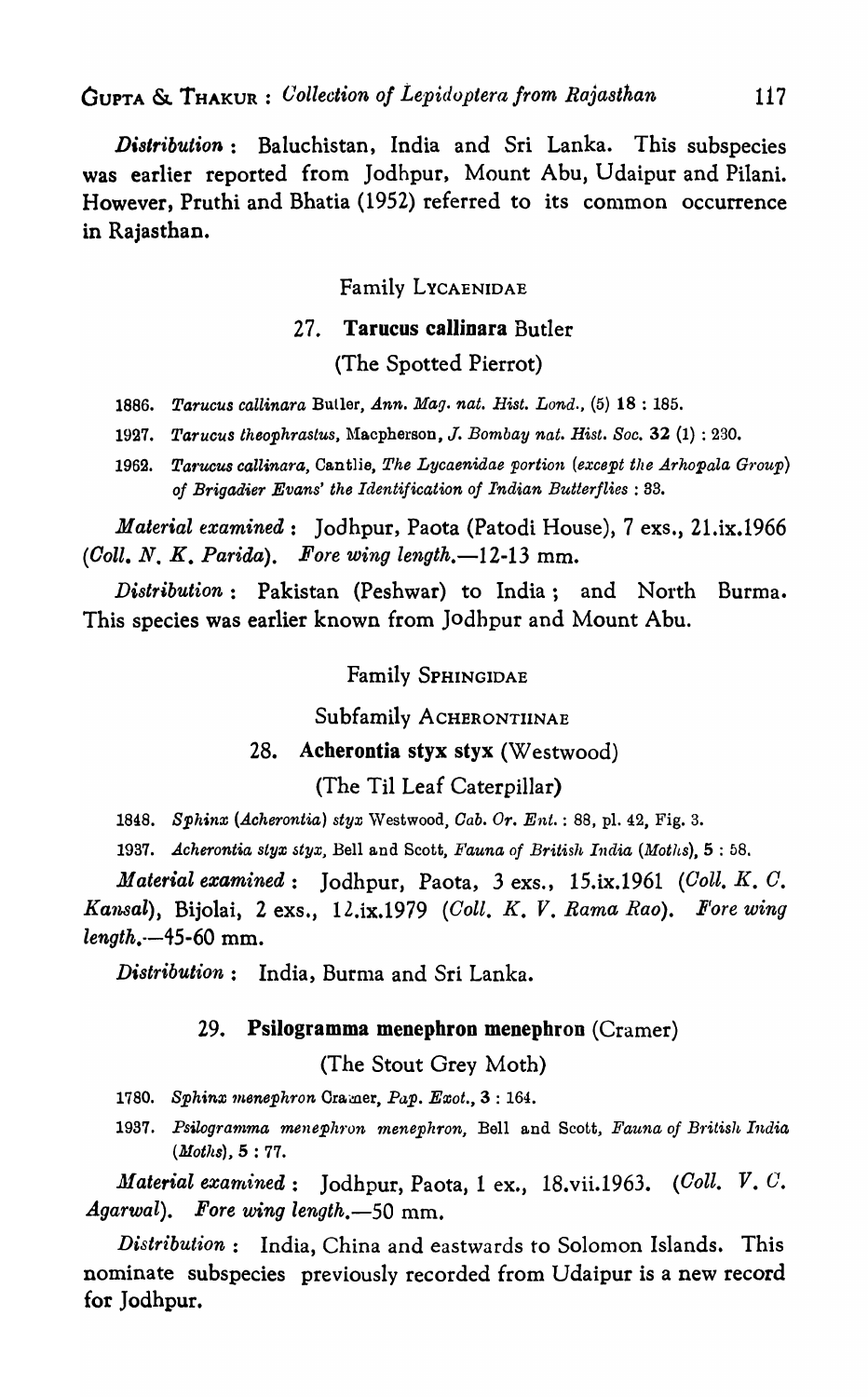### Subfamily CHEROCAMPINAE

### 30. Celerio euphrobiae nervosa Rothschild & Jordan.

1903. Celerio euphorbiae nervosa Rothschild & Jordan, *Revis. Sphing.* : 721.

*Material examined:* Jodhpur, Mandore, 1 ex., 9.ix.1964 *(CoIl. V. O. Agarwal),* Paota; 2 exs., 10.ix.1964 *(Ooll. R. N. Bhargava). Fore wing length.-36-38* mm.

*Distribution:* Western Himalayas (Ladakh, foot of the Zolila pass, Kashmir, Changla Gali and Sabathu). This subspecies is a new record for Jodhpur.

### 31. Hippotion boerhaviae (Fabricius)

*1775. Sphinx boerhaviae,* Fabricius, *Byst. Ent.* : 542.

*1937. Hippotion boerhaviae,* Bell & Scott, *Fauna of British Indi1, (Moths),* 5 : 424.

*Material examined:* Bharatpur, 3 exs., 15.x.1973. *(Goll.* Y. *p. Sinha). Fore wing length.-32* mm.

*Distribution:* Southern China, Western and Eastern Himalayas, Southern India, Sri Lanka, Malaya and Philippines.

## Family AGANAIDAE

#### 32. Agsnais ficus (Fabricius)

*1794. Noclua ficus* Fabricius, *Ent. Syst.* 3 (2) : 27, 62.

1964. Aganais *ficus,* Kushwaha *et al., Univ. Udaipur Res. Studies,* 2 : 113.

*Material examined:* Bharatpur, Uehara village, 6 exs., 17.x.1973 *(Coll. Y. P. Sinha). Fore wing length.*-29-32 mm.

*Distribution*: India and Sri Lanka. The species is a new record for Bharatpur.

#### Family AGARISTIDAE

### 33. Aegocera venulia (Cramer)

(The Orange Yellow Moth)

1777. Phalaena venulia Cramer, Pap. Exot., 2 : pl. 165, Fig. C, D.

1894. *Aegocera venulia*, Hampson, *Fauna of British India* (Moths), 2: 158.

*Material examined*: Jodhpur, Mandore, 4 exs., 8.xi.1963 *(Coll. Moti Lal*); Hemawas Dam (Pali) 12 exs., 29.xi.1971. *(Coll. P. D. Gupta). Fore wing length-32-34* mm.

*Distribution:* Sub-Himalayan tracts of Kashmir and Sikkim, plains of India, Burma and Sri Lanka. The species is a new record for Jodhpur.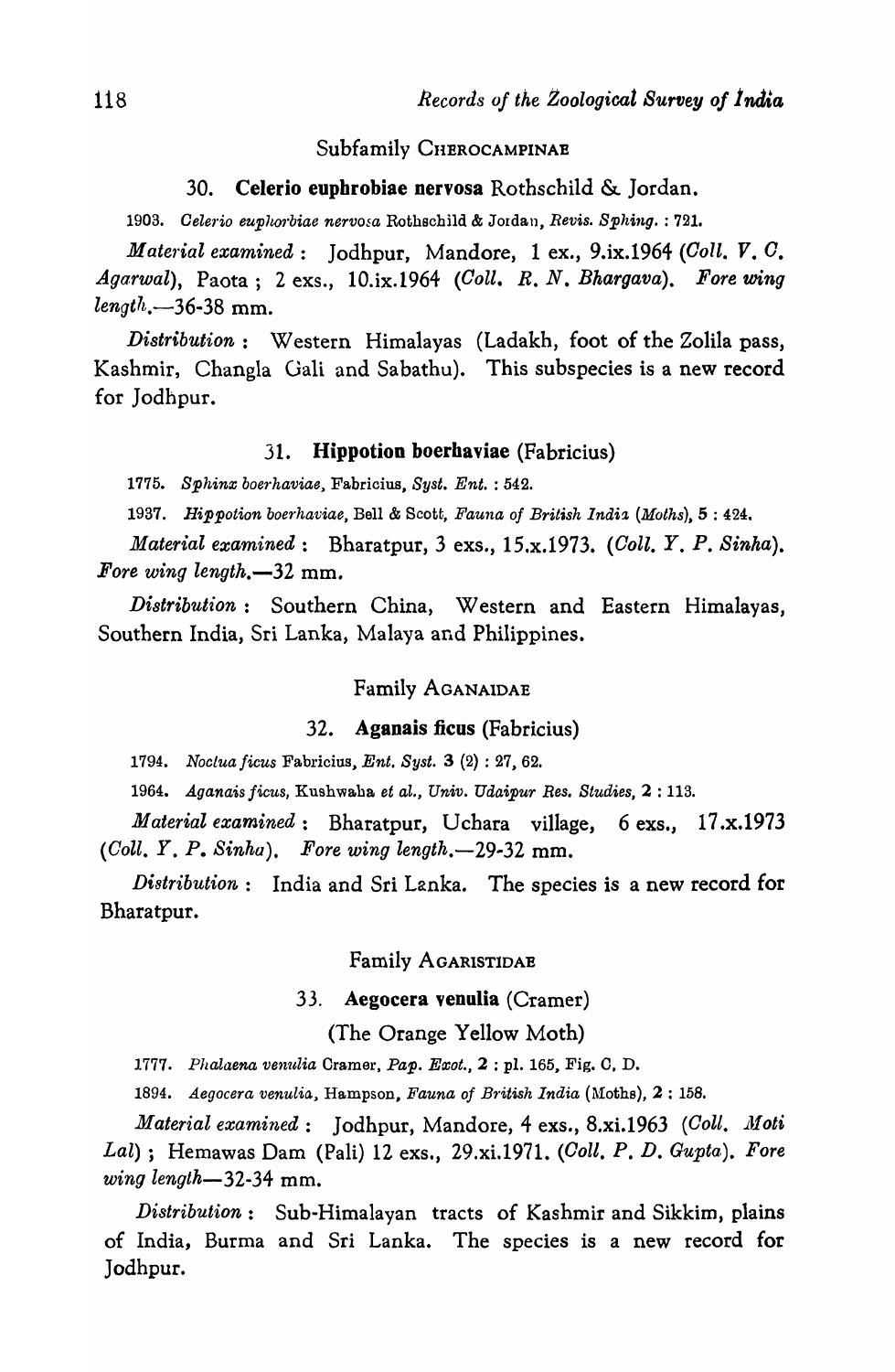Family ARCTIIDAE

#### 34. Utetheisa pulcbella (Linnaeus)

(The White Moth)

*1767. Tinea pulchella* Linnaeus, *Syst. Nat.,* I (2) : 884.

*1961. Utetheisa pulchella,* Kundu *et al., Proc. Rajasthan Acad. Sci.* 8 (1-2) : 81.

*Material examined:* Jodhpur, 12 exs., lO.iv.1975. *(Ooll, T. G. Vazirani*); Kailana Lake, 5 exs., 7.ii.1976 *(Coll. N. S. Rathore). Fore wing length.-20-23* mm.

*Distribution:* Africa, Europe, India, Sri Lanka, Malaya Archipelago, New Guinea, Australia and the Pacific groups. The species was earlier known from Pilani and Udaipur and is now recorded from Jodhpur. However, Pruthi and Bhatia (1952) referred to this moth being common in Rajasthan.

### 35. Grammodes stolida (Fabricius)

(The Linseed Caterpillar)

1781. *Noctua stolida* Fabricius, *Sp. Ins.,* 2 : 218, No. 54.

*1894. Gra'lnmodes stolida,* Hampson, *Fauna of British India (Moths),* 2 : 532.

*Material examined;* Jodhpur, Paota (Patodi House), 11 exs., 4-5, viii.1975 *(Light Trap Colln.). Fore wing length.* -15-20 mm.

*Distribution:* Africa, Europe, India and Aden. This species previ-0usly recorded from Udaipur, is a new record for Jodhpur.

Family PYRALIDAE

Subfamily PYRAUSTINAE

36. Diaphania indica (Saunders)

1851. Eudiot tes indica Saunders, *Trans. ent. Soc. Lond.*, 1 (2): 163, pl. 12, figs. 5-7.

*1980. Diaphania indica,* 1\ianda.1 and Bhattacharya, *Ree. zool. Surv. India,* 77 : 825.

*Material examined:* Jodhpur, Paota (Patodi House), 6 exs., 4-S.viii. *1975 (Light Trap Golln.). Fore wing length.-12-13* mm.

*Distribution*: Ethiopia, Pakistan, China, India, Burma, Sri Lanka, Taiwan, Sulawesi, Java and Australia. The species is a new record for Jodhpur.

### **SUMMARY**

Butterflies and Moths were previously mainly known from Jodhpur, Mount Abu, Pilani and Udaipur. Of the 36 species and subspecies presently dealt with, 19 constitute new records for Alwar, Bharatpur, Chittorgarh, Durgapur, Jhunjhunu, Jodhpur and Pali,